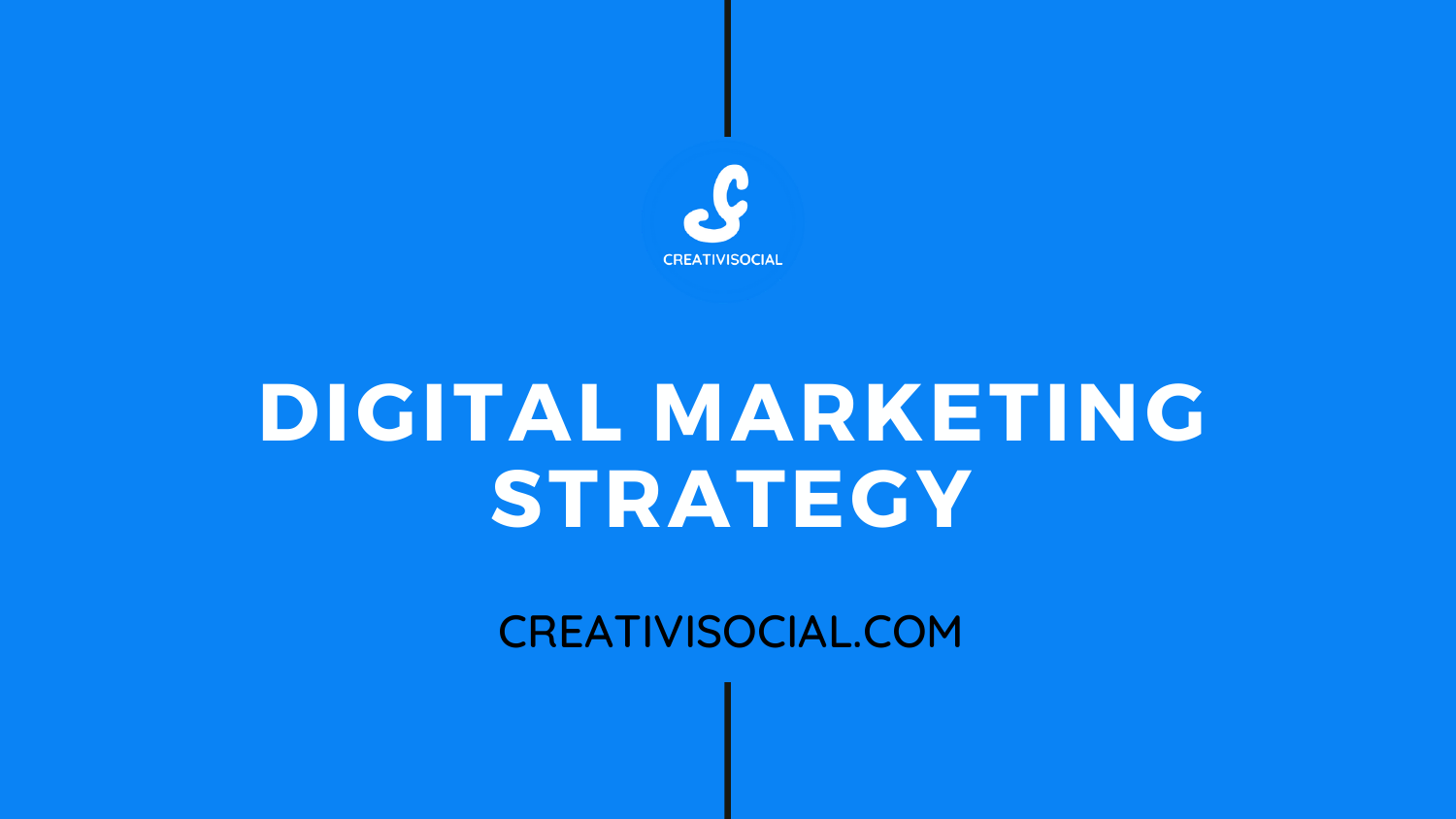#### **INDEX**



### **01 EXECUTIVE SUMMARY** 1. EXECUTIVE SUMMARY  $\Box$  Synopsis of your digital marketing plan.

#### **02 BRAND IDENTITY**



- 2.1. IDENTITY
- 2.2. MISSION
- 2.3. VISION
- 2.4. VALUES
- 2.5. UNIQUE VALUE
- PROPOSITION AND
- POSITIONING STATEMENT
- 2.6. THE FASCINATION
- ADVANTAGE

A company 's philosophy shapes its identity and its internal and external narratives.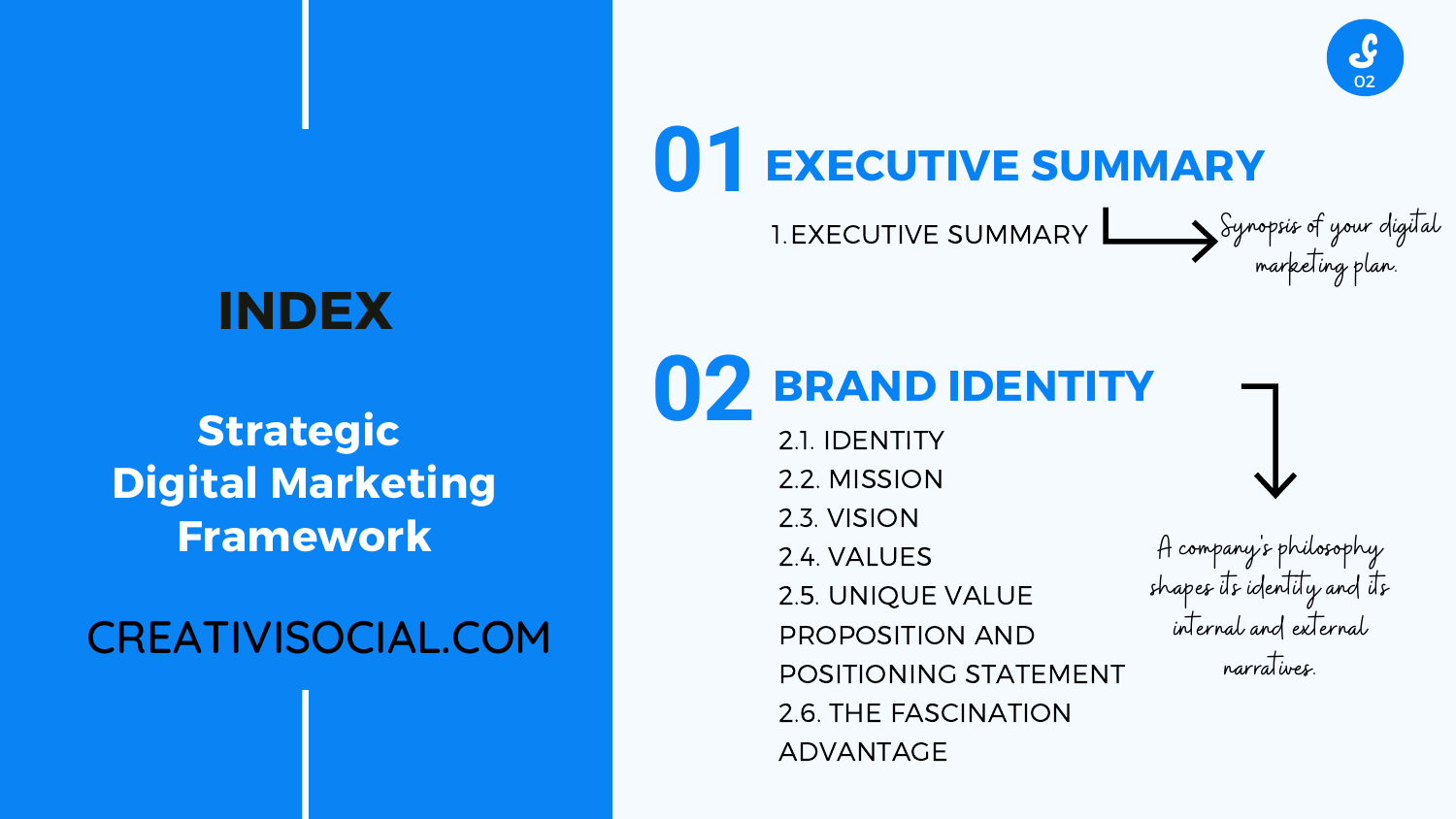### **INDEX**



## **03 SITUATION ANALYSIS**

- 
- 3.1. INTERNAL ANALYSIS: COMPANY & PERFORMANCE
- 3.2. EXTERNAL ANALYSIS: 3.2.1. CUSTOMER ANALYSIS
	-
	- & CUSTOMER JOURNEY 3.2.2. COMPETITOR ANALYSIS
	-
- 3.3. D.A.F.O.
- 3.4. C.A.M.E.

Collection and review of information about the company 's external environment and internal resources and processes in order to refine its strategy

## **04 GOALS**

4.1. S.M.A.R.T. GOALS



Your goals must be specific, measurable, attainable, relevant, and time-bound.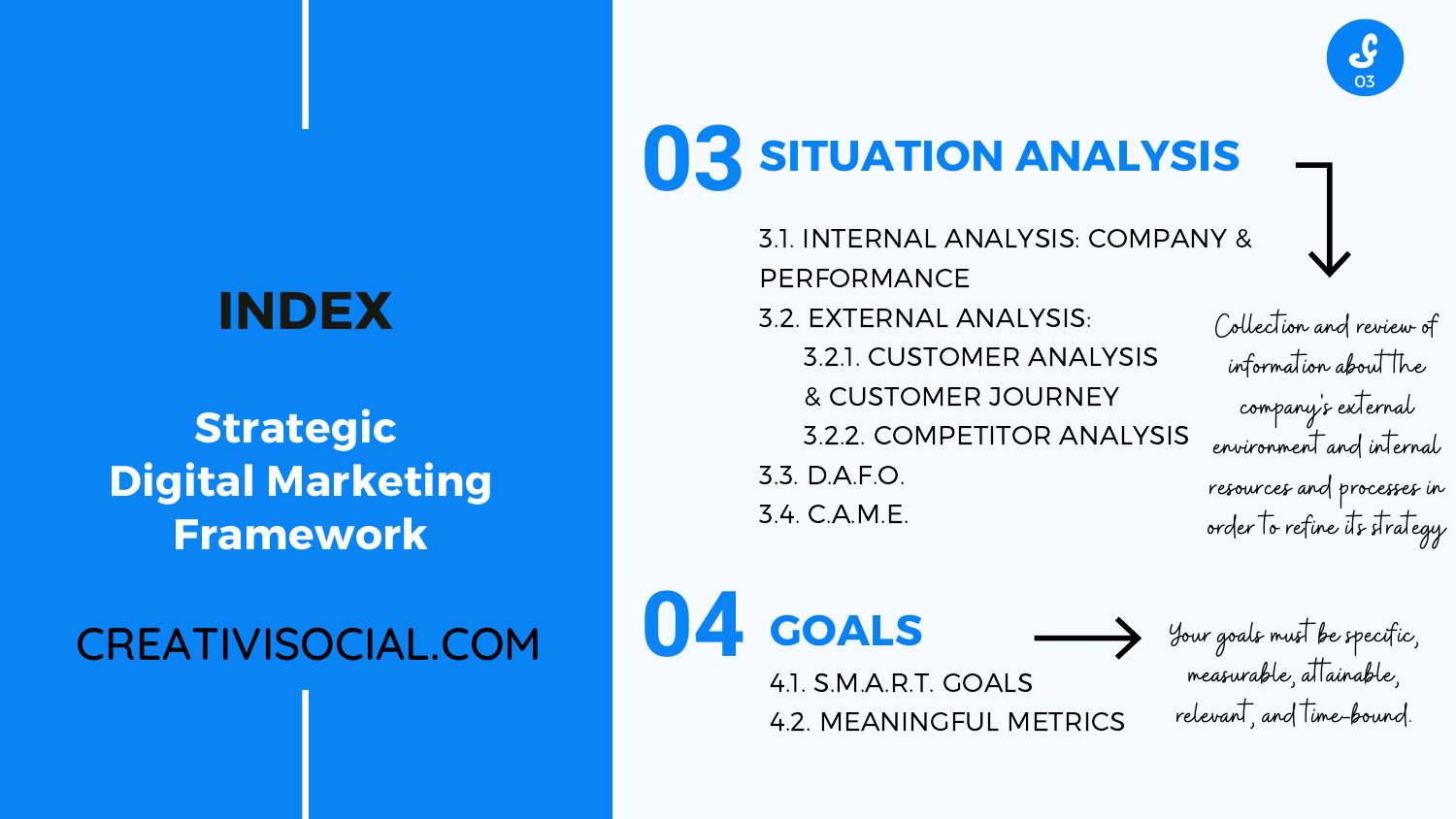**INDEX**



### **05 DIGITAL MARKETING STRATEGIES**

5.1. KEY COMPONENTS

- 6.1. TACTICS TO IMPLEMENT THE
- STRATEGIES While strategy paints the bigger picture and ensures everything moves in the right direction, tactics are simply the details of strategy.

## 5.2. DIGITAL MARKETING STRATEGIES

Generation, review and selection of strategies to achieve strategic objectives.

**06 TACTICS**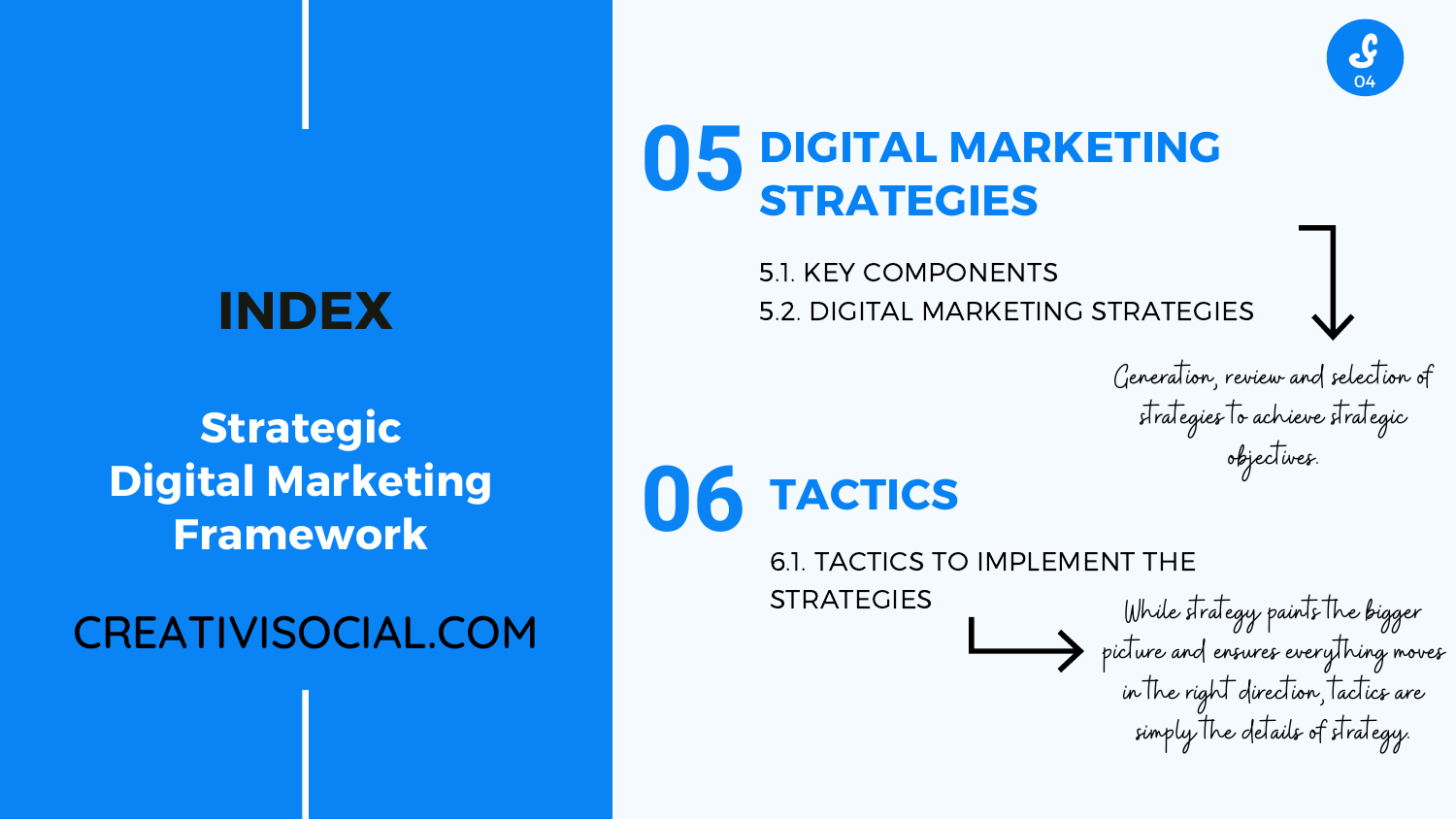### **INDEX**



**07 ACTIONS** 7.1. TIMELINE 7.2. CONTENT

7.3. CALENDAR



## **08 CONTROL**

#### 8.1. CAMPAIGNS AND BUDGET 8.2. MEASURING THE KPIs & ROAS

Control systems let you know whether you are on target to achieve the objectives you set earlier.